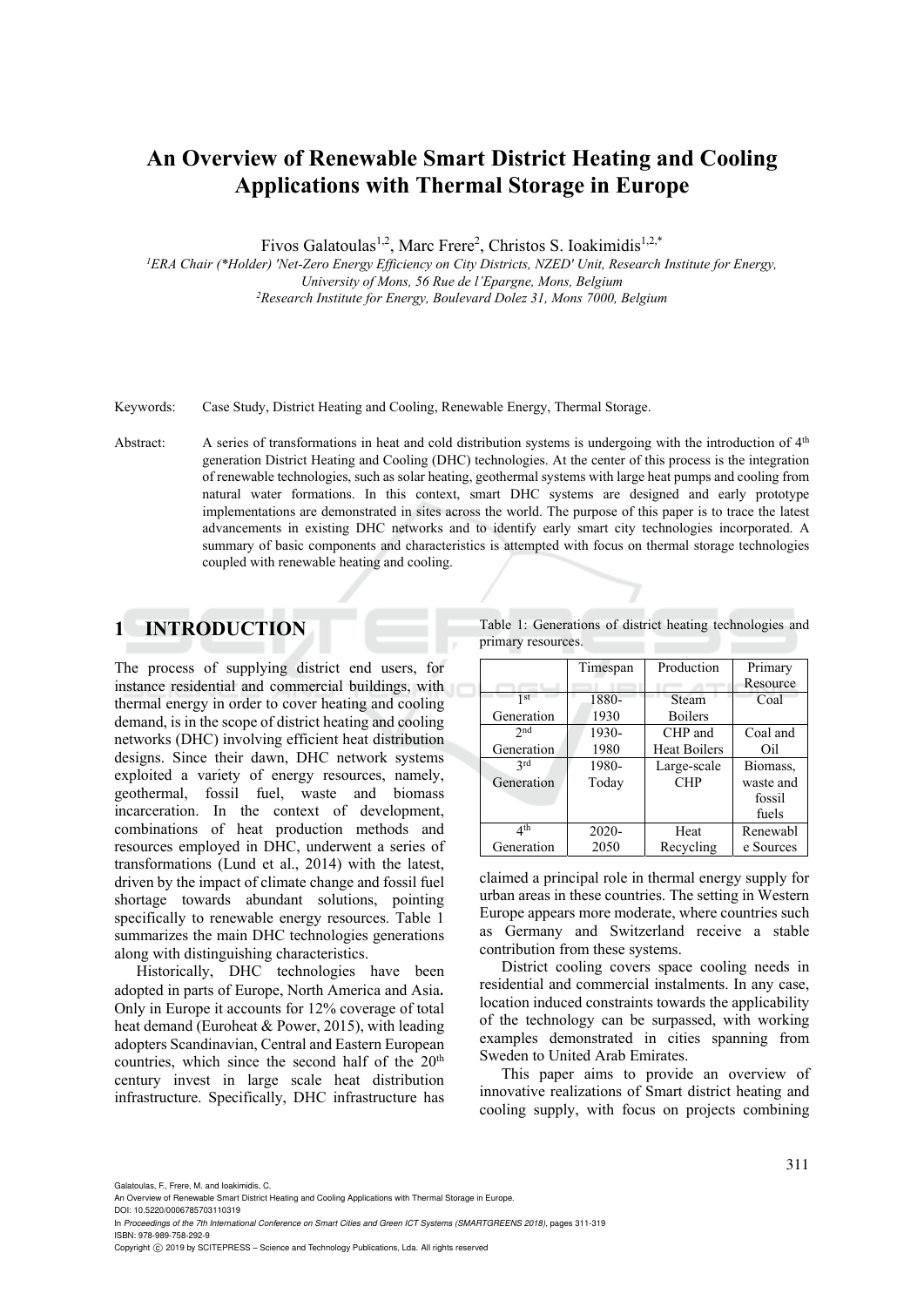distribution with thermal storage under a wide range of conditions. The second section describes the concept of smart DHC networks and related regulatory framework in Europe. Section III summarizes the available technologies according to early smart DHC networks with thermal storage deployed across Europe. A recently delivered case study at Rotterdam concentrating elements of a smart thermal grid, is presented in the fourth section. Finally, technology limitations and future prospects conclude the paper in section V.

## **2 RENEWABLE DHC IN EUROPE**

#### **2.1 Smart District Heating and Cooling**

DHC covers the generation and distribution of thermal energy in districts. In the case of heating, the design consists of a pipe network, filled with hot water, and heat sources (centralized heat production plant). Hot water circulates in the piping network aided by pumps, from the heating plant to end-users and backwards (Wiltshire, 2015). The heat hub relies on heat exchangers placed at every end-user building, in order to transfer heat from network to residential node heating and hot water systems. Remaining water from heat exchangers returns through the pipe network and is pumped back to the heating plant, where it is processed in a new heating cycle.

District cooling follows similar principles as district heating. Indoor envelope temperatures can be decreased with cold water, which is distributed in the pipe network to end-user ventilation systems. Water temperature ranges can start from approximately  $6^{\circ}$ C at cooling site and return with approximately  $16^{\circ}$ C. Common methods developed for district cooling supply comprise of free cooling (cold water from lakes, seas or other waterways), absorption cooling (uses a heat source to produce cold) and heat pumps (produce heat and cold at the same time).

The vast majority of DHC networks operating nowadays provide heat and cold generated from centralized units (central plants) and are obliged to comply with air pollution regulations, via the enforcement of emission control methods, while, efficiency and generation output volume differ depending on the type of plant and energy resource utilized (Wang et al., 2015). Undesirable fluctuations in supply such as over-generation or under-generation may result in energy waste or unsatisfied demand, respectively. To this end, optimal management of the generation units is required to ensure sufficient

energy distribution to end-users with maximized efficiency, cost and minimum emissions.

Smart DHC introduces innovative solutions in the domain of thermal energy management therefore aiming to improve the performance of systems (Mathiesen et al., 2015). Key technologies for this transition are expected to be a) heat metering (smart heat load meters, Gustafsson et al., 2016), b) monitoring and automated control of heat exchangers, triggering research in domains such as, Internet of Things, thermal energy modelling and optimization and power electronics and c) thermal storage with complementary control systems (Wong et al., 2017, Monti et al., 2016). Cogeneration and residual heat usage, enable improved allocation of network energy resources. From the end-user perspective, an upgrade in radiator control through variable speed radiator pumps is opted in order to facilitate networkbalancing issues without thermal discomfort side effects. In a similar manner with smart power grids, smart thermal grids can be designed, as heat load consumers also contribute to heat production by installing generation or storage components, where besides participating solely in demand, they appear as suppliers in a hybrid demand supply driven network (van den Ende et al., 2015, Brand et al., 2014).

It is evident that major challenge for this transition is to tackle efficiency drawbacks sourcing from heat losses present in previous generation DHC networks and low energy performance buildings. In fact, when building refurbishment is considered as a parameter in sizing of DHC systems, results indicate additional economic and environmental benefits (Pavičević et al., 2017). Increase in building energy efficiency results in reduced heat demand, thus lower performances are required for supply. At the same time, heat losses in distribution pipes decrease in low temperature district heating systems.

#### **2.2 Legislative Framework**

According to directive 2012/27 of the European parliament, a common framework of actions has been adopted regionally targeting efficient district heating and cooling with high renewable energy shares for 2020'. The European directive defines efficient DHC systems as those using at least 50 % renewable energy, 50 % waste heat, 75 % cogenerated heat or 50 % of a combination of such energy and heat (European Parliament, 2012). In Fig. 1 and Fig. 2, current renewable heating shares and 2020 projections for European countries are illustrated (REN21, 2017).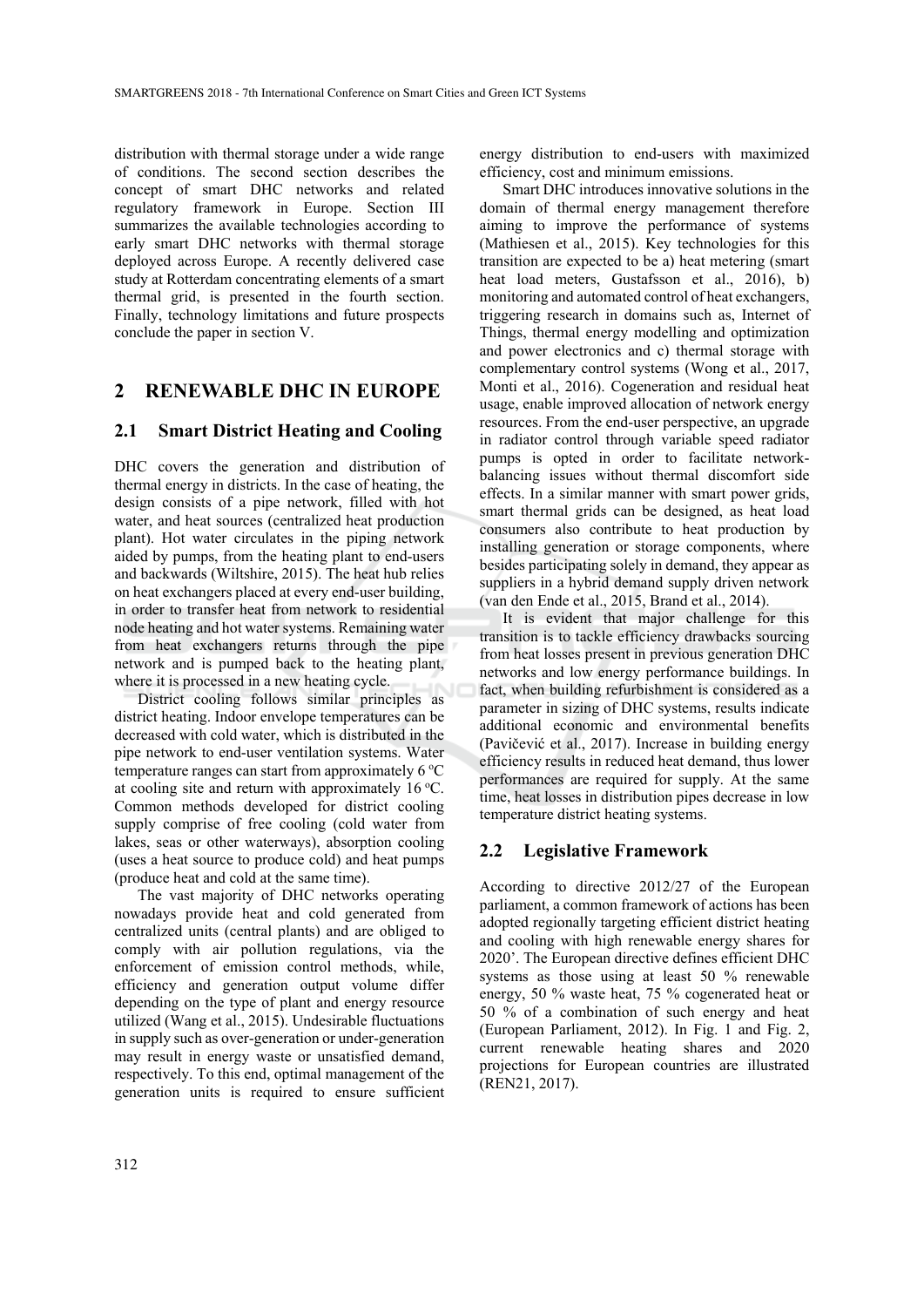

Figure 1: European heating and cooling from renewable sources shares in 2015.



Figure 2: European Heating and Cooling from renewable sources projections for 2020.

It is important to mention that percentages mapped in the figures refer to renewable sources feeding all types of heating, not strictly DHC. It can be observed that, Scandinavian, Baltic and Central European countries have already achieved their 2020 targets, in contrast, Southern European countries, UK, France and Germany maintain low renewable penetration percentages for heating supply.

In national legislation level, Denmark and Germany present the most comprehensive policies related to DHC, providing details on federal support, clean energy targets, connection obligations (appears also in Poland) and end-user protection. In addition, support policies may include low interest loans (Japan), resource assessment subsidies (Switzerland), tax incentives (US), and explicit targets (UAE, Switzerland).

#### **2.3 Potential Benefits**

The widespread of renewable DHC systems is linked with a number of potential benefits that can be categorised into environmental, systemic, synergies with urban environment and increased energy security (IRENA, 2017).

In the first category, the following can be recognized; a) achievement of clean energy targets, higher renewable fractions are pursued, hence, ensuring sustainability of the developed infrastructures, b) improvement of urban air quality, as carbon dependent solutions lead to a series of negative externalities, especially in cities with dense populations where air pollution evidently has diminished, c) rapid and inexpensive green house gas emission reductions and d) water consumption abatement, relevant to the fact that natural water resources can be exploited for example in cooling applications.

In the context of systemic benefits, at first, the combination of technologies provides cross-sectoral benefits, for instance, CHP can be coupled with surplus from geothermal heat stating smart thermal grids flexible, capable of handling variations present in supply and demand, in short-, medium-, and longterm; load profile is smoothened thereby relieving the electricity grid. Moreover, utilization of local resources in biomass or waste to heat systems creates value in the financial chain and generates multi-scale business schemes.

As urbanisation is rapidly progressing, integration of renewable heat and cooling networks could free construction space that would be necessary in decentralized facilities (natural cooling). As a result, visual impact is reduced and land-use can be dedicated adaptively.

In countries recording major imports of fossil fuels, local renewable sources ensure availability and price securities. Similarly, using a mix of resources secures the resilience of the energy system and can achieve stable prices throughout operation.

### **3 TECHNOLOGIES**

this section main renewable technologies integrated in DHC applications are described. Depending on network size and complexity of the network, the distribution system per se can function as thermal storage or seasonal storage units may be required (Lake et al., 2017). In Table 2, notable renewable DHC applications across Europe are listed, according to integrated technology (SDH, 2017,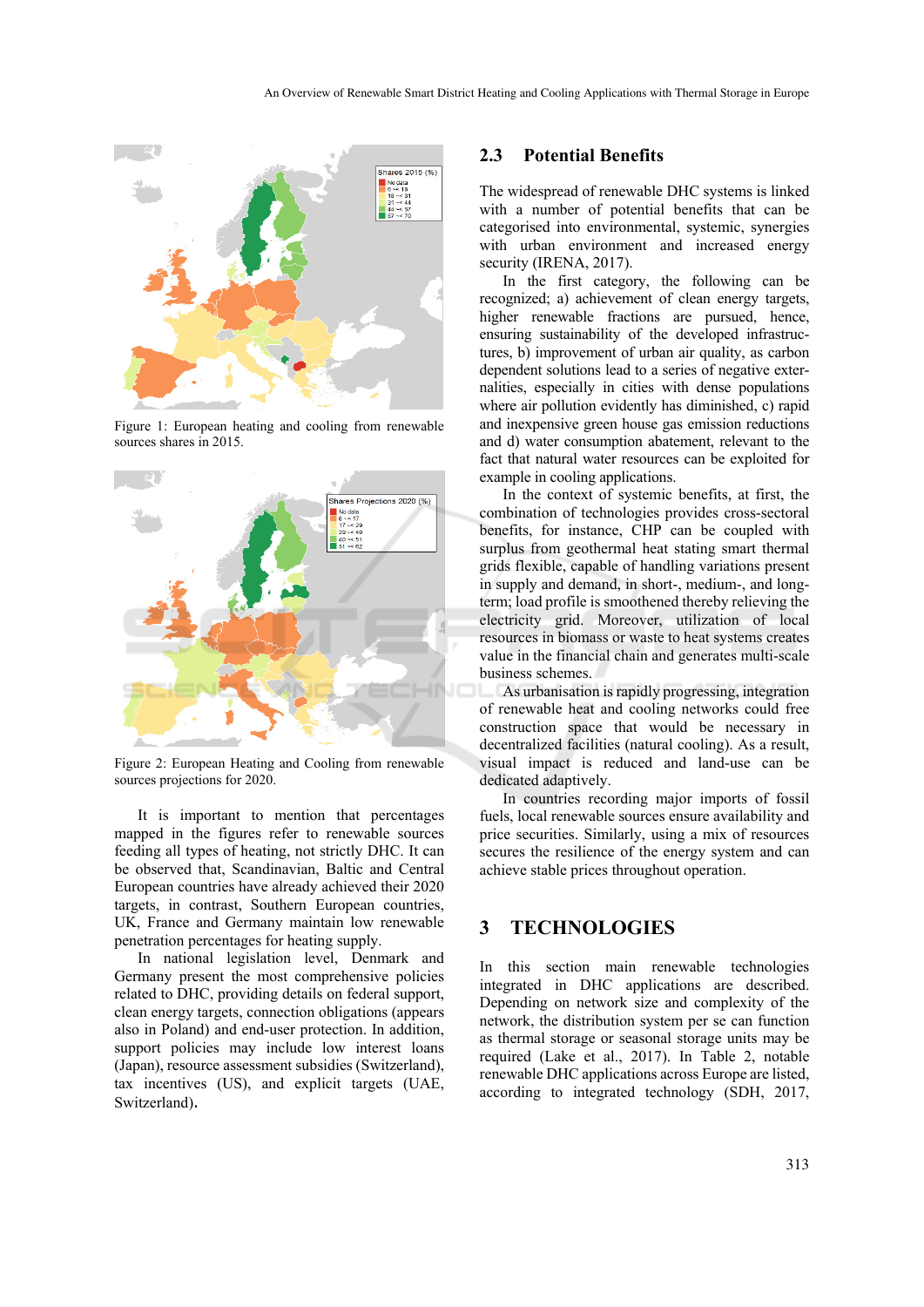GeoDH, 2017, Perez-Mora et al., 2017, Bailer et al., 2006, RES Chains, 2012, SIG, 2016)

# **3.1 Solar District Heating**

Solar thermal systems transform solar radiation into heat. Their efficiency is negatively influenced by low irradiation and high temperature difference between output hot water and outdoor ambient, leading to poor efficiency during wintertime. Ensuring efficient use in DHC requires them to be coupled to a seasonal heat storage (to cope with the delay between efficient production and heat demand) or to an absorption chiller for cooling needs (alignment of efficient production and needs). During wintertime, when low temperature heat may be produced, they can be connected to technologies that will upgrade the temperature level (compression or sorption heat pumps), (Hennaut et al., 2014).

Although, solar collectors have been used for water heating in individual buildings, solar district heating applications are recently rising as a supplement for cogeneration (Joly et al., 2017). These systems consist of large-scale flat plate solar collectors deployed on landfill sites or on building roofs paired with seasonal storage methods. Specifically, large volume hot water storage tanks store the heating medium during summer for use in winter. Instead of tank thermal storage, underground stores can be employed as either underground pit thermal storage, gravel water underground storage or last borehole storage. Exceptionally, aquifer thermal storage is utilized, however, installation is more complex and it is the least preferred method in solar district heating systems. In borehole realizations, secondary tanks can serve as a temporary node in the network.

# **3.2 Geothermal District Heating**

Geothermal district heating systems drain heat from natural formations (geothermic wells) with high underground temperatures and inject it to the distribution network via injection pumps and heat exchangers. A cool sink functions as a terminal for the cooled fluid, thus completing the heating loop. Surface features or shallow wells with temperatures between 40°C and 150°C (Nielsen et al., 2016) are suitable for hot water circulating in DHC systems, whereas higher temperatures are ideal for electricity generation. In shallow geothermal energy systems, recovery of thermal energy (low or medium temperature) is possible when paired with UTES methods, such as borehole or aquifer storage.

Extraction of geothermal heat has low spatial requirements. Nevertheless, installation works are challenging in urban settings. In some occasions, geothermal cooling has been demonstrated in conjunction with absorption chillers.

# **3.3 Heat Pumps**

Compression and sorption heat pumps use low temperature heat sources in order to transform them into useable heat. Actual renewable contribution depends on their seasonal performance factor and/or on the way, the driving energy (electricity for compression HP and high temperature heat for sorption HP) is produced. Their seasonal performance is positively affected if heat is delivered at low temperature (low energy buildings equipped with low temperature heat emission systems) and if the low temperature heat source is at "high temperature". Preheating the low temperature heat source with solar thermal panels is a way of boosting the seasonal performance factor. High temperature heat source for driving sorption heat pumps may be produced by biomass boilers, CHP or from medium to high enthalpy geothermal fluid.

# **3.4 Biomass District Heating**

Biomass-fired heat-only boilers replace traditional fossil fuel combustion in CHP plants and simultaneously provide an efficient measure of cutting greenhouse gas emissions.

A wide variety of biomass fuels exist, dominated by wood fuels, mainly consisting of wood chips and sawdust. Biomass comprises a relatively reachable alternative, suitable for use within the present heating infrastructure, although heating capacities of biofuels are lower, raising the amount of required resources (Lund et al., 2014).

# **3.5 Solar District Cooling**

The operation principle of solar cooling systems relies on passing the heat output of panels used in solar thermal systems to an absorption chiller for cooling. Absorption chillers are used in applications driven from excess heat from industrial processes or waste incineration plants. Usually, heat can be collected in plants and later on distributed to smaller units closer to end users (Perez-Mora et al., 2017).

Compared to solar heating systems, solar irradiation trend follows and contributes to cooling peak loads.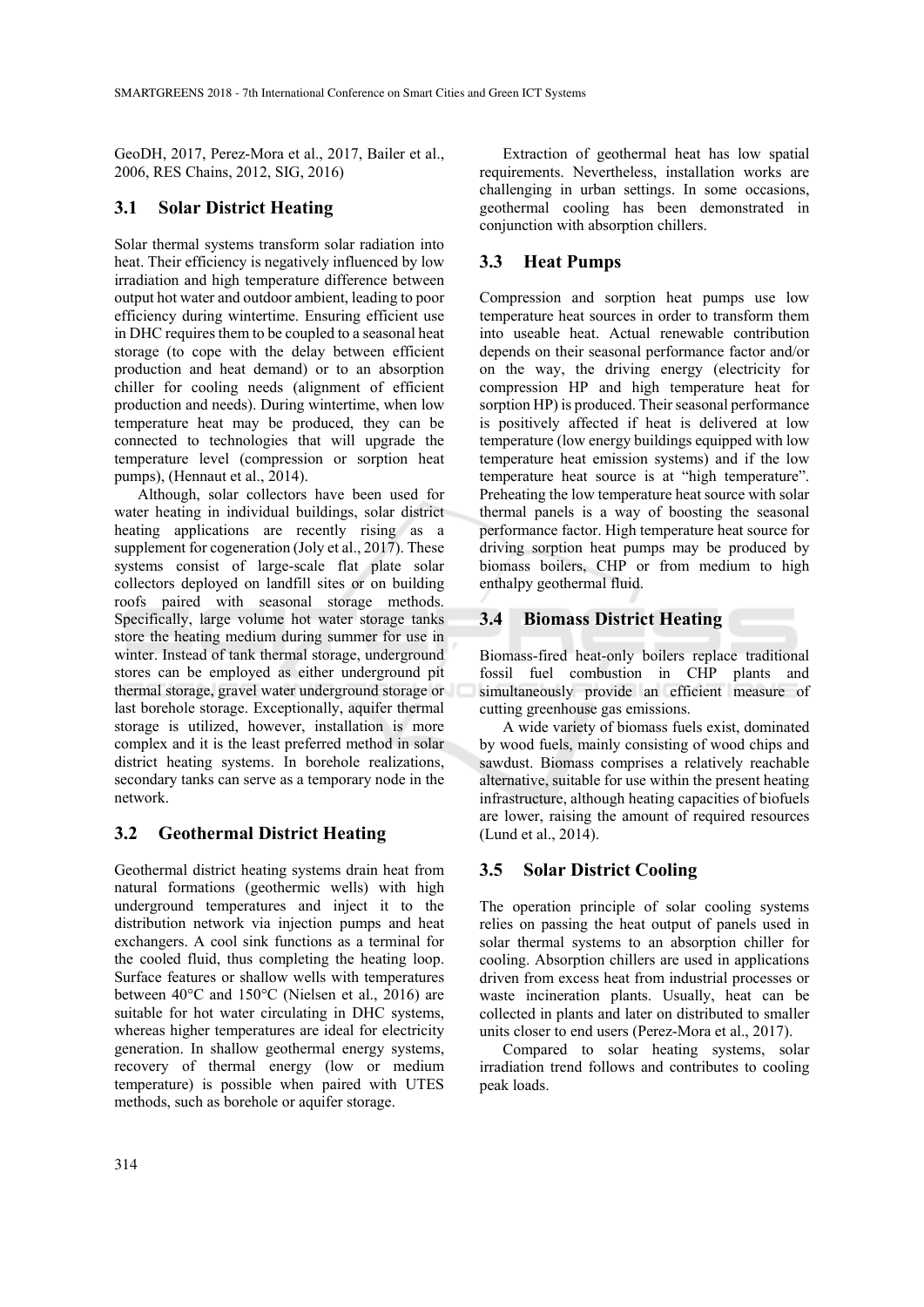#### **3.6 Natural Water Cooling**

Water in low temperatures, originating from district water sources, such as rivers, the sea or lakes can be utilized for cooling purposes. In general, the former function as either the heat sink or a heat exchange for generating chilled water. Cold water is drained from the water source with an inlet pipe structure and, via plate heat exchangers, chilled water is generated and circulated to buildings at a higher temperature. There, the cold water is either injected directly into the district cooling system or coupled to a closed loop network via heat exchangers (Wiltshire, 2015).

Table 2: Demonstration sites for renewable DHC technologies in Europe.

| Technology     | Site                        | Capacity          | Ren Frac      | Storage                                           |
|----------------|-----------------------------|-------------------|---------------|---------------------------------------------------|
|                |                             |                   | $\frac{0}{0}$ |                                                   |
| SDH            | Silkeborg,<br>DK            | 80 000<br>MWh     | 20            | 4 Heat<br>Tanks<br>$64,000 \text{ m}^3$           |
| <b>GDH</b>     | Paray-Vieille-<br>Poste, FR | 12 MWth           | 30            | Aquifer                                           |
| HP             | Katri Vala,<br>Helsinki, FI | 60 MWh            | 32            | $11,500 \text{ m}^3$<br>Cold<br>Water<br>tank     |
| <b>Biomass</b> | Växjö, SE                   | 90 MW             | 60            | 25MW<br>Hot water<br>tank                         |
| <b>SDC</b>     | ParcBit.<br>Mallorca, ES    | 3,000<br>$MW_{c}$ | 43.2          | 2 Cold<br>Water<br>Tanks<br>$100 \; \mathrm{m}^3$ |
| <b>NWC</b>     | GeniLac,<br>Geneva, CH      | 13,250M<br>Wh     | 30            | Aquifer                                           |

### **4 CASE STUDY**

Even though large-scale smart DHC networks have not been completed at the moment (Lund et al., 2014), a case study concentrating DHC technologies with seasonal storage and attributes in the domain of smart thermal grids has been selected in the context of this paper. Mainly, detailed information was retrieved from EU Smart Cities Information System (http://www.smartcities-infosystem.eu).

As a demonstration site for the EU funded CELSIUS project, Rotterdam participated on two interventions: a) development of an energy system supplying with under-floor heating and cooling in De Rotterdam (Rotterdam Vertical City), a mixed-use building with housing, commercial and recreational functionalities, containing a total floor area of 160

000  $m^2$ ; b) the creation of a heat hub aiming to increase the efficiency of the waste heat distribution in Warmtebedrijf, Rotterdam. Importantly, energy system planning in Rotterdam follows an Energy Approach Planning called REAP described in (Lenhart et al., 2015).

#### **4.1 Waste Heat Distribution System**

Residual heat is produced by a waste incinerator facility located in the Port of Rotterdam, thereby distributed to Rotterdam. Furthermore, the plant has a thermal exit capacity of 105 MW and the piping network consists of a double pipeline system (total length 26 km) connecting the plant with previous district heating infrastructure. The developed heat hub, started operation on the  $4<sup>th</sup>$  quarter of 2013, was installed near the waste heat transportation infrastructure and the district heating system.

Tank thermal storage has been incorporated with the use of a well-insulated buffering tank. The capacity of the buffer is 185 MWh and the discharge capacity is 30 MWth. Instead of placing the tank in the surroundings of the waste incinerator facility, a central area of the distribution network was selected, aiming to increase buffering capacity efficiency, due to the fact that heat is delivered in close proximity to the end-user. Moreover, air quality is positively affected by substituting gas-fired boilers in the handling of peak load.

**Coptimal operation of the deployed infrastructure** assists in increasing the total heat supply without investing in extra heat resources or upgrades in network resources (buffers, pumping). To this end, Smart technologies incorporated, include, buffering, heat balancing, automated control and forecasting. These elements offer more flexible control of the energy system, mitigating possible malfunctions or heating price volatility.

### **4.2 Renewable Energy System for De Rotterdam**

De Rotterdam is one of the tallest buildings in the Netherlands (Zeiler, 2017). The major part of the heat demand is supplied from a 16 km-long pipeline connected to a waste-to-energy plant set on the island of Rozenburg. A CHP plant, located at Capelseweg, can serve as a reserve supply source in below zero temperatures.

A small CHP (capacity of 250 kW), running on biodiesel, was built-in the building, for renewable generation of heat and power. However, due to high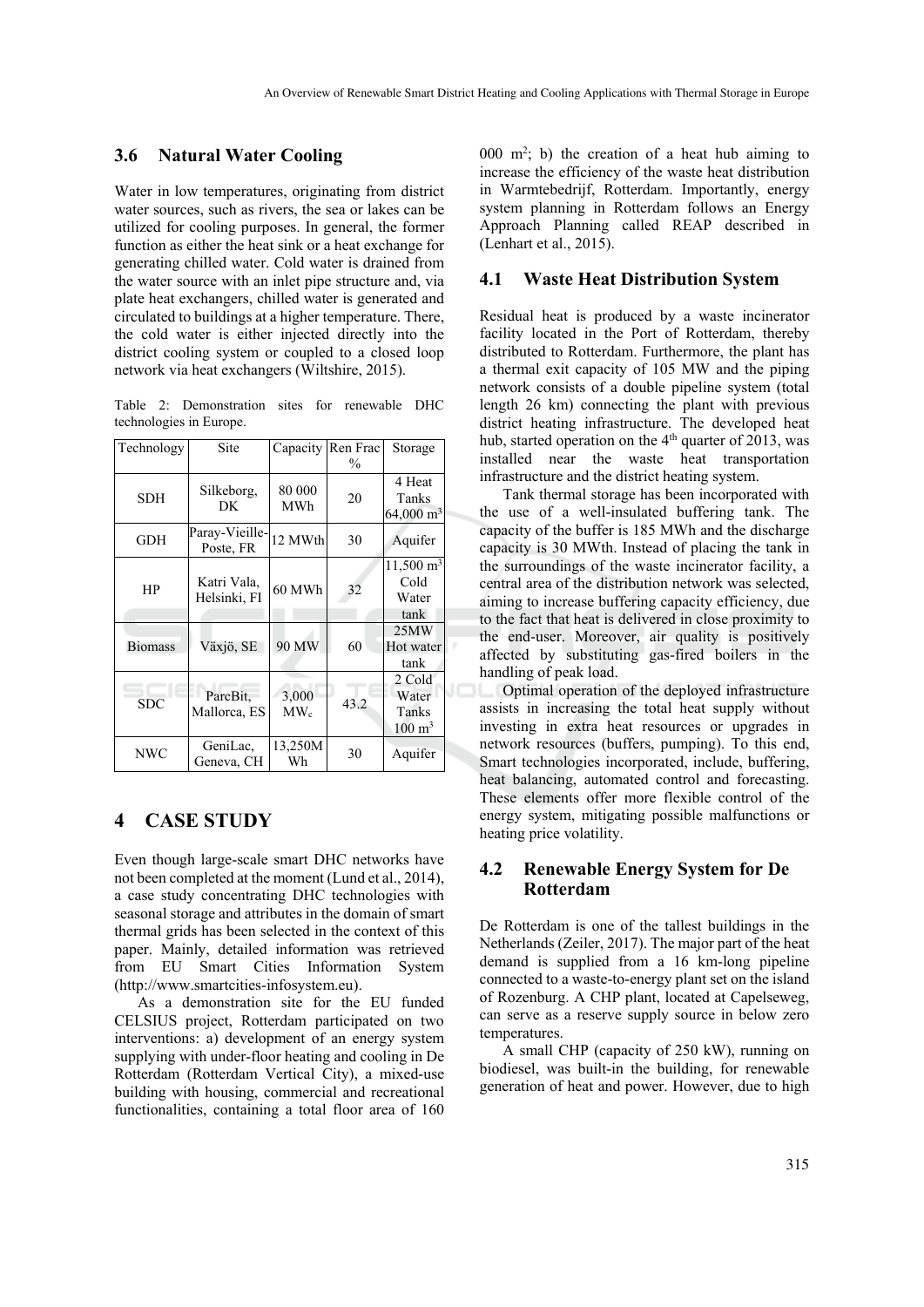fuel cost and difficulties in transportation, it is not preferred for frequent use.

High-temperature hot water supply is provisioned for residential sections and for a hotel based in one of the towers. According to Dutch water quality regulations, hot water systems for residential use must satisfy a minimum of 70 °C. Conversely, the office towers can be supplied with water of lower temperature. This difference in temperature demand was essential for designing a system, which reduces the temperature of the return line in the district heating loop, eventually connecting the offices to the return line (Fig. 3).



Figure 3: Layout of De Rotterdam's energy system with building typology.

Taking advantage of De Rotterdam's location, on the banks of river Maas, which maintains a low temperature during the year, a natural water cooling system was developed, as in the case of the Maastoren, a skyscraper also located on the peninsula (Molenaar, 2011). This centralized cooling facility generates cold, pumping water through intake pipes concluding in the river and passing it through three water-cooled compression chillers (Fig.4).

River water filters are necessary for ensuring water quality, supported by a compressed air system. Piping is extended for the distribution loop and endusers are provided through a metered connection, meanwhile thermostats enable control of interior temperature in rooms. Heat-reflective double-glazing and windows to let fresh air inside reduce the cooling demand.

Ambient temperatures are low throughout the year; therefore, cooling demand is low in general. In summer, where cooling demand rises, river temperatures are between 15 and 25 °C, stating it unsuitable for district cooling. Nevertheless, river water is injected directly to the condensers (through copper-nickel alloy pipes for anti-corrosion), where it can be utilized for extracting heat from the ventilators of the air conditioners, as lower condensation temperatures, reduce air resistance in the condensers and the amount of energy required for the cooling compressor. Thermal storage is available via an aquifer storage in the form of underground wells under the sand layers of the soil.



Figure 4: Design and functionalities of the deployed Maas river water cooling system in De Rotterdam.

The resulting system has a total cooling capacity of 6 MW, leading to 50% savings of energy for cooling. It functions in a modular way depending on river water temperature illustrated in Fig, 5, where: a) when the river water temperature is under  $9^{\circ}$  C: the buildings are cooled with free cooling only; b) between  $9^{\circ}$  C -15° C, a combination of free cooling supplemented with compression chillers is used; c) river temperatures over 15°C, only compression chillers are used to cover the cooling demand of the buildings.



Figure 5: Modes of operation according to river water temperature.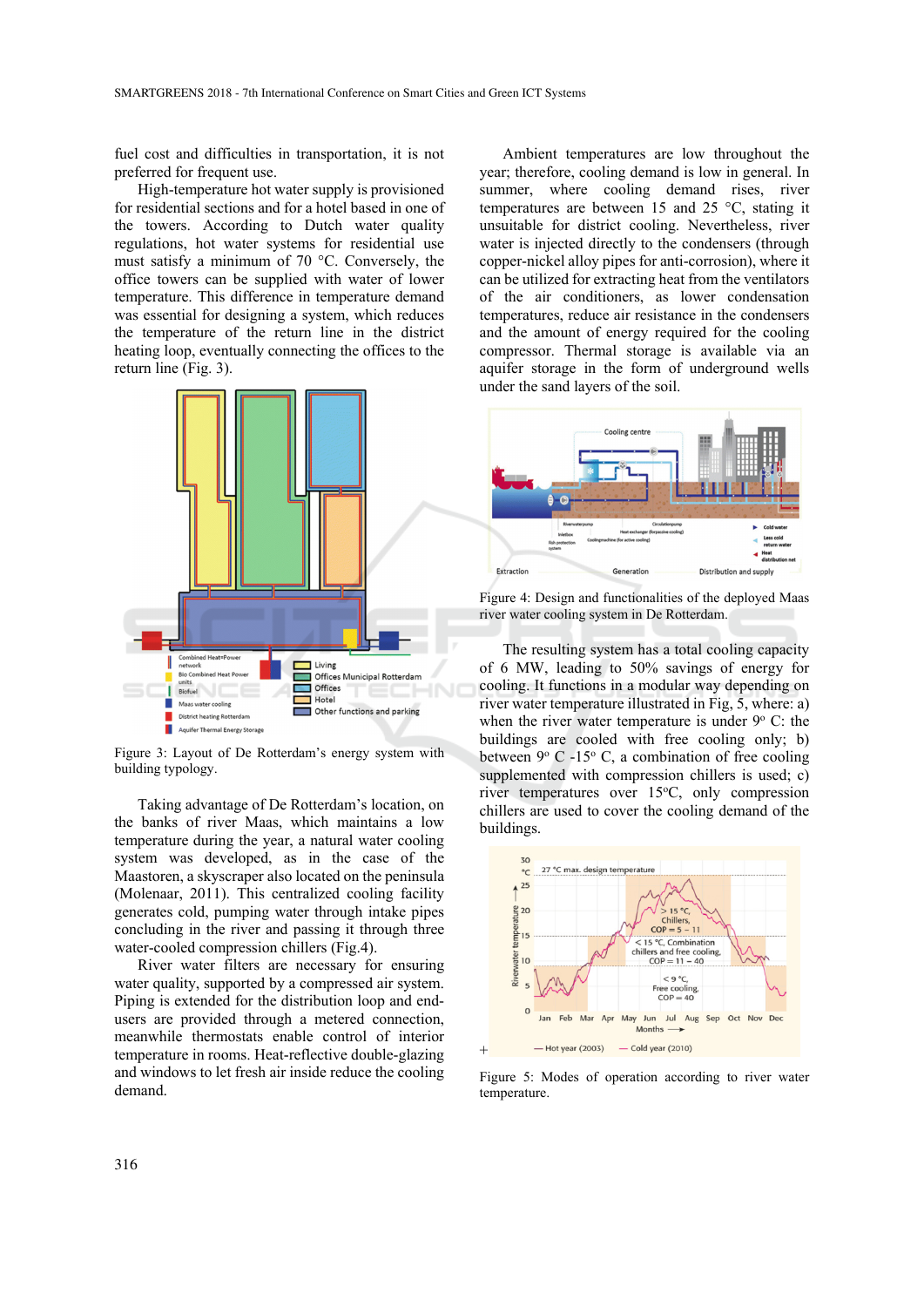Finally, the cooling system is installed in a spacious room, offering potential extension with more water-cooled chillers when demand rises, as further construction work is opted on the Maas peninsula. This will ensure that the systems built into The Rotterdam, such as the Maas water system, can be deployed as efficiently as possible while also saving space in the new buildings. Sustainability of the project may be enforced with the integration of solar panels, urban wind turbines, aquifer thermal energy storage (already widely available in the district heating system and used in the Maastoren energy system), extraction of thermal energy from the sewage water and more.

# **5 CONCLUSIONS**

This paper presented an overview of options in implementing smart district heating and cooling systems in Europe with integrated thermal storage components. In this stage of DHC system design, main objective is to deliver efficient networks, utilizing renewable resources and technologies.<br>Renewable energy-based heat production Renewable energy-based heat production technologies offer a wide variety of coupling aiming at maximizing the system efficiency. These coupling may lead to complex system architectures appealing for smart management based on energy efficiency (mainly maximizing the renewable contribution), cost effectiveness and comfort.

Adding heat storage capacities offers degrees of freedom in managing such systems. Heat storage technologies may be envisaged for the following reasons: (i) technical operation (e.g. Biomass boiler) often need a heat storage to prevent from too many on-off when the heat demand is low compared to the installed thermal power, (ii) rising the solar contribution to heat demand, (iii) forcing the heat production of a unit when it offers good performances (e.g. compression air to water heat pump have better performances when outside air temperature is high), (iv) storing heat for dealing with variable electricity tariff and or maximizing green electricity use (when heat the production technology uses electricity (compression HP) or uses it (CHP)

Up to now storage technologies that were used in heating city districts are mainly based on the sensible heat storage principle (storage process results from a temperature lift of the storage material) whereas latent heat storage systems (storage process results from phase change of the storage material) and sorption heat storage systems (storage process results from a physical or chemical sorption of a vapour in a

solid or a liquid) are still at the demonstration or R&D levels.

However, current technologies demonstrate limitations in applicability and aiming in satisfying 100% of heating demand from renewable energy systems remains a major challenge.

Concerning solar district heating, drawbacks include, space limitations in urban environments, and even with large storage tanks, compensating seasonal demand requires the use of cogeneration to serve the baseload. Moreover, solar irradiation is inversely correlated with heating demand peaks. Hence, the efficient performance of the system is heavily dependent on location. In Scandinavian countries where the heating season has a longer duration, it is possible to divert solar generated heat directly to end users. More energy will be fed into the system if the temperature difference between the collector input and output is maximised. In established systems, the high return temperatures create a barrier to the integration of solar heat

In the case of geothermal district heating, similarly with solar heating, greater amount of heat can be extracted due to lower water temperature in the network return line. Thus, produced heat is fittest for baseload satisfaction. A significant cost for design is the assessment of geothermal resources, which requires highly specialized personnel. Access to land, mineral and water rights accompanying geothermal projects involves complex administrative procedures.

Biomass adoption supports the conversion of coal power plants to biomass fuel combustion, depending on technologies, fuel availability and cost. This presents the advantage of utilizing existing infrastructure and procedures, as well as efficiently allocating space in dense urban environments.

The case study of Rotterdam exhibits how existing DHC infrastructure can benefit from the introduction of renewable technologies and thermal storage. Early attempts to integrate smart techno-logies in the energy system for balancing heating loads and optimising buffers, pumping and new nodes will ensure sustainability with high efficiency. Possible revenues from the operation of the more efficient and energy system can be returned to tenants and property owners. For new buildings connected to the district cooling system, an upgraded Energy Performance label is issued, whereas existing buildings lack an economic drive for replacing their existing compression chillers, as it is not cost efficient. This is a promising example, as more smart thermal grid realizations in Europe are expected in the coming years with countries adapting their regulatory frameworks in order to support the operation of such schemes.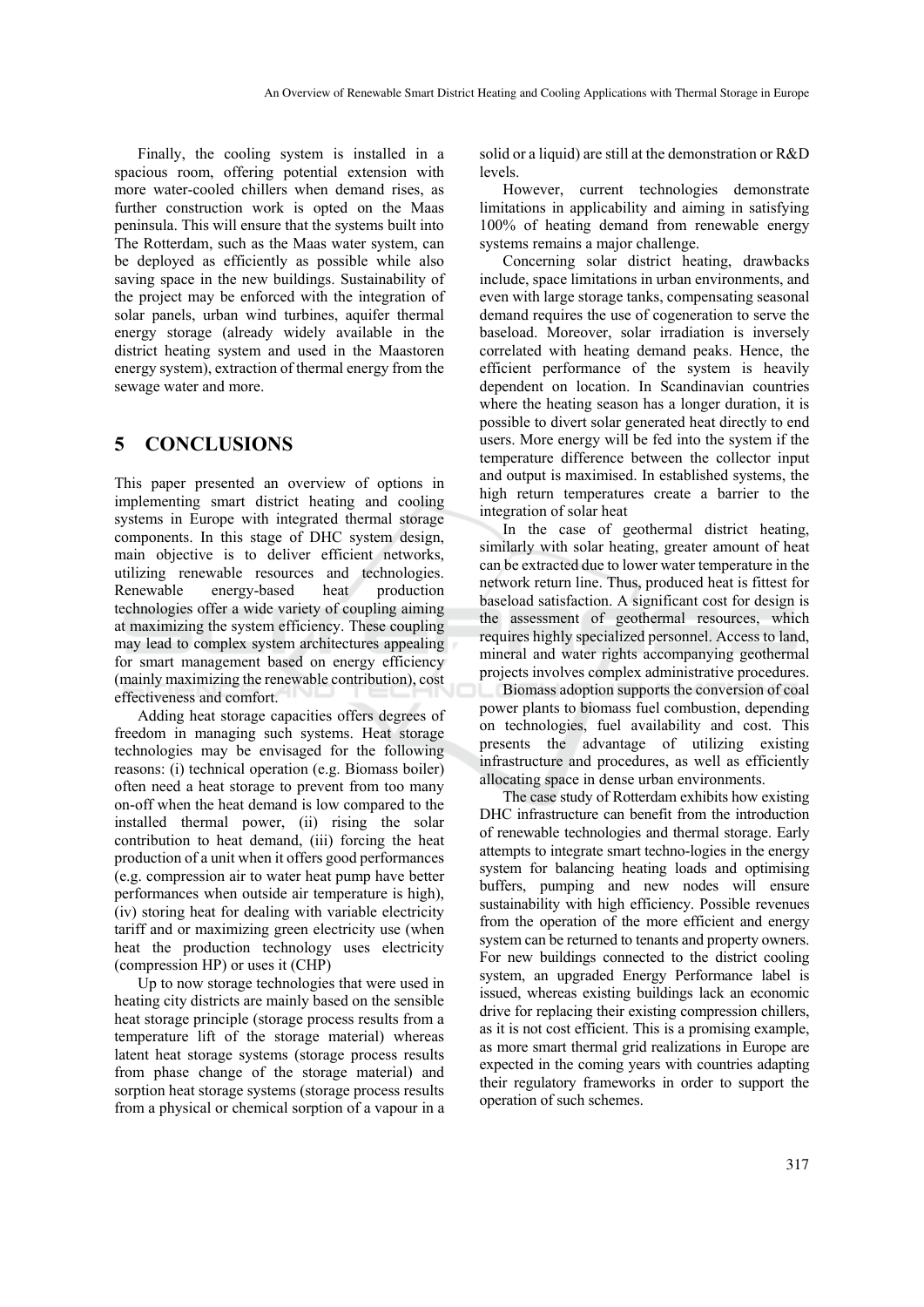## **ACKNOWLEDGEMENTS**

This research was funded by the EC under the FP7 RE-SIZED 621408 (Research Excellence for Solutions and Implementation of Net-Zero Energy City Districts) project.

## **REFERENCES**

- Bailer, P. and Pietrucha, U., 2006, September. District heating and district cooling with large centrifugal chiller–heat pumps. In *Proc. 10th Int. Symp. on District Heating and Cooling (pp. 3-5).*
- Brand, L., Calvén, A., Englund, J., Landersjö, H. and Lauenburg, P., 2014. Smart district heating networks– A simulation study of prosumers' impact on technical parameters in distribution networks. *Applied Energy, 129, pp.39-48.*
- Euroheat & Power, 2015. District Heating and Cooling Country by country 2015 survey Retrieved from http://www.euroheat.org/Publications8.aspx?PID=211 &M=NewsV2&Action=1&NewsId=557.
- European Parliament, 2012. Directive 2012/27/EU of the European Parliament and of the Council of 25 October 2012 on energy efficiency. *Official Journal of the European Union Directive, (October), 1–56*. http://doi.org/10.3000/19770677.L\_2012.315.eng.
- GeoDH., 2017. Retrieved from: https://ec.europa.eu/ energy/intelligent/projects/sites/iee-projects/files/proje cts/documents/geodh\_final\_publishable\_results\_orient ed\_report.pdf.
- Gustafsson, J. and Sandin, F., 2016. District heating monitoring and control systems. In *Advanced District Heating and Cooling (DHC) Systems (pp. 241-258).*
- Hennaut, S., Thomas, S., Davin, E., Skrylnyk, A., Frère, M. and André, P., 2014. Simulation of a vertical ground heat exchanger as low temperature heat source for a closed adsorption seasonal storage of solar heat. *Energy Procedia, 48, pp.370-379.*
- IRENA, 2017, Renewable Energy in District Heating and Cooling: A Sector Roadmap for REmap, International Renewable Energy Agency, Abu Dhabi. www.irena.org/remap.
- Joly, M., Ruiz, G., Mauthner, F., Bourdoukan, P., Emery, M. and Andersen, M., 2017. A methodology to integrate solar thermal energy in district heating networks confronted with a Swedish real case study. In *CISBAT 2017 International Conference–Future Buildings & Districts–Energy Efficiency from Nano to Urban Scale, CISBAT 2017 6-8 September 2017, Lausanne, Switzerland (Vol. 122, pp. 865-870). Elsevier.*
- Lake, A., Rezaie, B. and Beyerlein, S., 2017. Review of district heating and cooling systems for a sustainable future. *Renewable and Sustainable Energy Reviews, 67, pp.417-425.*
- Lenhart, J., Van Vliet, B. and Mol, A.P., 2015. New roles for local authorities in a time of climate change: the Rotterdam Energy Approach and Planning as a case of urban symbiosis*. Journal of Cleaner Production, 107, pp.593-601.*
- Lund, H., Werner, S., Wiltshire, R., Svendsen, S., Thorsen, J.E., Hvelplund, F. and Mathiesen, B.V., 2014. 4th Generation District Heating (4GDH): Integrating smart thermal grids into future sustainable energy systems. *Energy, 68, pp.1-11*.
- Mathiesen, B. V., Lund, H., Connolly, D., Wenzel, H., Østergaard, P.A., Möller, B., Nielsen, S., Ridjan, I., Karnøe, P., Sperling, K. and Hvelplund, F. K., 2015. Smart Energy Systems for coherent 100% renewable energy and transport solutions. *Applied Energy, 145, pp.139-154.*
- Molenaar D.J., 2011, Oppervlaktewater, een verbetering bij warmtepompsystemen met warmte/koude opslag? Systeemanalyse, simulatie en metingen Maastoren te Rotterdam, MSc thesis, *TU Eindhoven, Eindhoven.*
- Monti, A., Pesch, D., Ellis, K. and Mancarella, P. eds., 2016. Energy Positive Neighborhoods and Smart Energy Districts: Methods, Tools, and Experiences from *the Field. Academic Press.*
- Nielsen, J.E. and Sørensen, P.A., 2016. Renewable district heating and cooling technologies with and without seasonal storage. In *Renewable Heating and Cooling (pp. 197-220).*
- Pavičević, M., Novosel, T., Pukšec, T. and Duić, N., 2017. Hourly optimization and sizing of district heating systems considering building refurbishment–Case study for the city of Zagreb. *Energy, 137, pp.1264- 1276.*
- Perez Mora, N., Bava, F., Andersen, M., Bales, C., Lennermo, G., Nielsen, C., Furbo, S. and Martínez Moll, V., 2017. Solar district heating and cooling: A review. *International Journal of Energy Research.*
- REN21, 2017. Renewables 2017 Global Status Report (Paris: REN21 Secretariat). ISBN 978-3-9818107-6-9.
- RES Chains, 2012. Retrieved from: http://www.reschains.eu/wp-content/uploads/2013/04/Sandviksverke t-biomass-CHP-plant-in-V%C3%A4xjo\_final.pdf.
- SIG, 2016. Genilac project, http://www.sig-ge.ch/ professionnels/grandes-entreprises/les-energies/vossolutions-de-chaleur-et-de-froid/froid-renouvelable/leprojet-genilac.
- SDH, 2017. Retrieved from: http://solar-districtheating.eu/NewsEvents/News/tabid/68/ArticleId/498/S ilkeborg-Recordbreaking-solar-district-heating-plantin-operation.aspx.
- van den Ende, M., Lukszo, Z. and Herder, P.M., 2015, April. Smart thermal grid. In Networking, Sensing and Control (ICNSC), *2015 IEEE 12th International Conference on (pp. 432-437). IEEE.*
- Wang, H., Yin, W., Abdollahi, E., Lahdelma, R. and Jiao, W., 2015. Modelling and optimization of CHP based district heating system with renewable energy production and energy storage. *Applied Energy, 159, pp.401-421.*